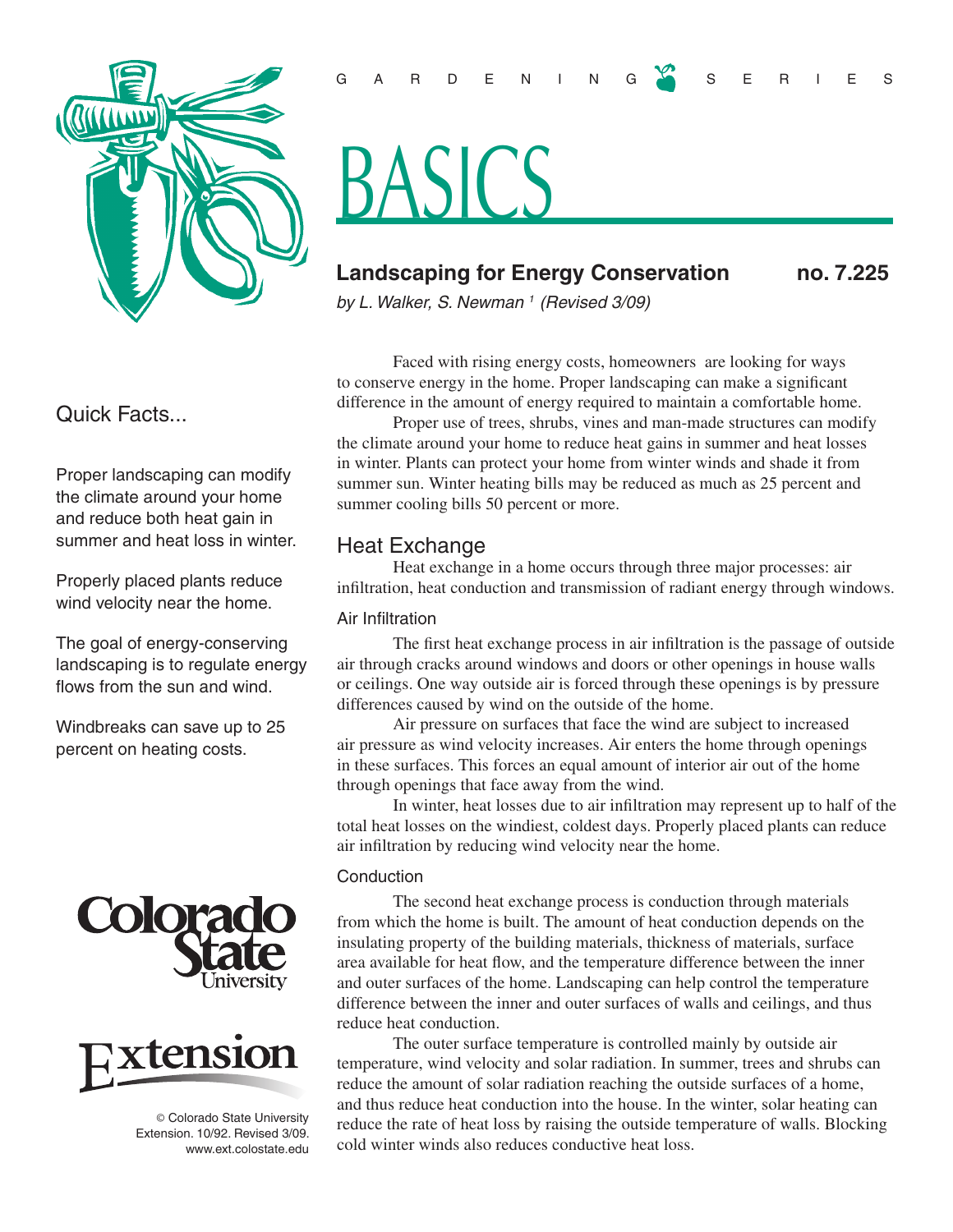#### Solar Radiation

The third process for heat exchange in a home is transmission of solar radiation through windows. Large expanses of east or west-facing glass admit undesirable solar radiation in the summer. Large expanses of south-facing glass can help heat a home in winter. Vegetation around a home can regulate solar radiation during different seasons of the year. Because of Colorado's low humidity and cool summer nights, proper house design and landscaping can reduce or eliminate the need for air conditioning.



Figure 1: Suggested locations for windbreak, shade trees and sun pockets.

Summer shade is best provided by strategically located plants along the sunny borders of the home. Shade the southfacing roof and wall surfaces that receive the most direct sunlight during midday when the sun is higher in the sky. Also place plants to shade walls that face generally east or west. These walls receive direct sunlight in the morning and afternoon. Vegetation protecting these surfaces intercepts solar energy that would otherwise overheat the home. In addition, the shade maintains an environment several degrees cooler than the temperature in the sunlight.

## Providing Shade

The recommended way to provide shade is to plant deciduous trees in an arc encompassing the home on the east, southeast, south, southwest and west sides (Figure 1). Plant shade trees based on their mature height so they will be properly spaced and provide desired shade. Location also depends on the shape of the tree crown, the position of the sun, the height of the roof or

walls, desirable views from windows, aesthetic appeal of the overall landscape, and presence overhead wires and underground pipes. A small caliper tree will grow faster into a large tree than a larger caliper tree. If the mature height and shape is not planned for in advance, the location of the tree may cause problems in the future.

Summer shade for a south-facing roof generally depends on having overhanging tree crowns. Trees that do not overhang the roof will not cast much shade on it at midday due to the high position of the sun in the sky. Thus, plant shade trees as close to the home as practical. Choose a species that is not susceptible to breakage. Leaves in gutters are an undesirable consequence of large deciduous trees near the home, but most people can cope with this nuisance. Promptly remove diseased, damaged trees or limbs to avoid damage to the home.

Tree arrangements that provide shade in summer may be detrimental in the winter if they block solar heating. Leafless deciduous trees may reduce the amount of sunlight reaching the home by more than one-third. However, the winter sun is typically less than 45 degrees above the horizon, so shading will be largely from tree trunks. For this reason, plant only those trees needed for summer shade along the southern edge of the home. Prune the lower trunk to

allow maximum solar heating of walls and roof in winter (Figure 2). As few as two or three large deciduous trees with well-developed crowns may suffice.

If a home has a solar heating device that requires sun during the summer and winter, plant



Figure 2: Effect of deciduous trees in summer and winter.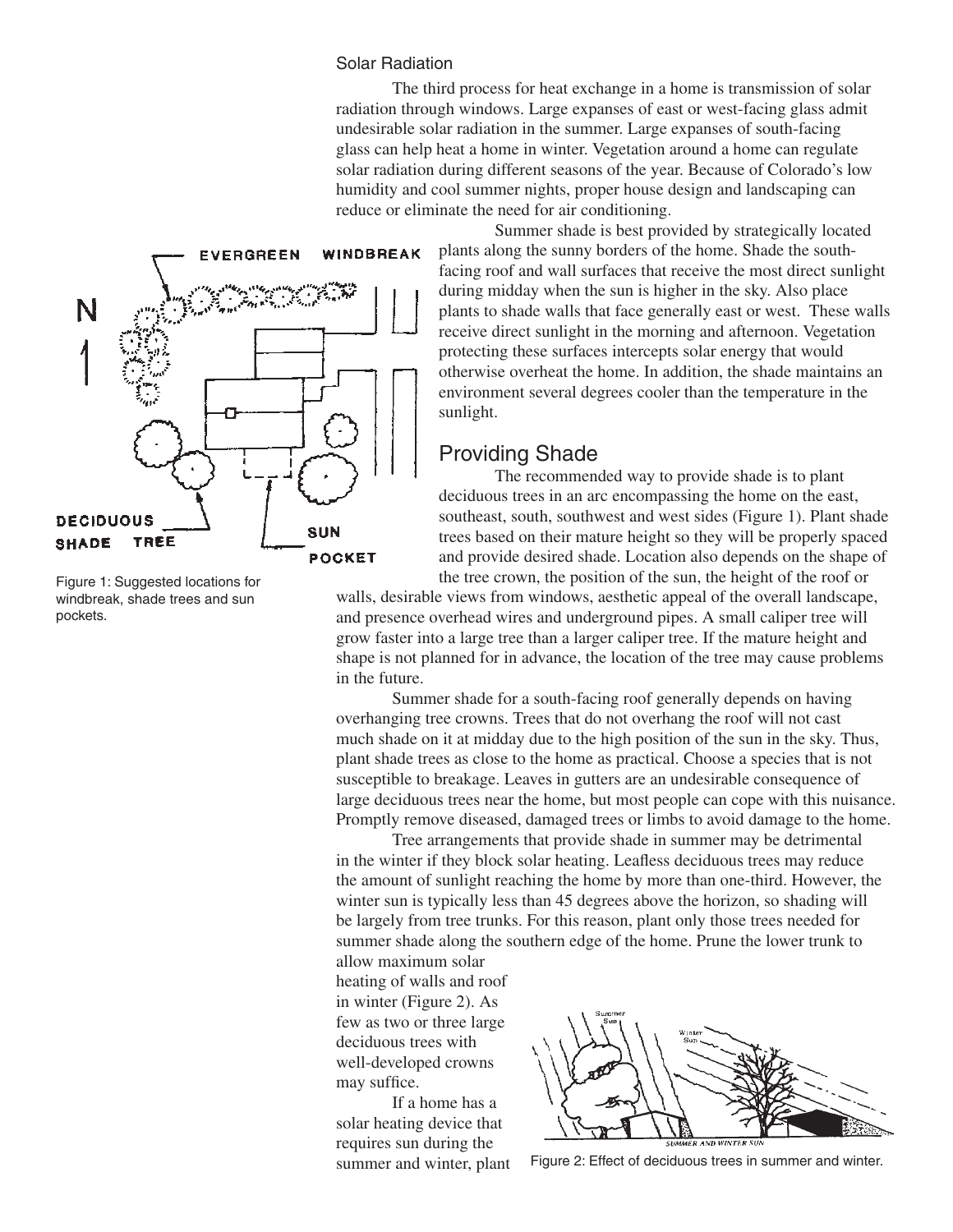so no shade is cast on the collectors between 9 a.m. and 3 p.m. at any time of the year. Leave a gap in the tree canopy to allow the sun to shine on collectors during those hours.

Growth of a shade tree is a long-term undertaking. To provide shade faster, mix fast-growing trees among slower growing, more desirable trees. As the slower-growing trees mature, remove the fast-growing trees.

Cover walls that face east or west with clumps of vegetation or attached structures to provide shade to those walls. Use deciduous or evergreen shrubs or small trees that grow high enough to shade the wall. You may prefer evergreens on the west side to provide both summer shade and winter wind protection.

Vines may be grown directly on masonry walls, but on wooden walls grow them on a trellis. Shade east or west walls with a slatted, wooden overhead structure attached to the home. It can be made from 1 inch by 2 inch strips of treated pine, redwood or cedar spaced 1 inch apart and attached to the frame-work. Training vines to grow over the structure will create an arbor (Figure 3).

## Wind Protection

The other important climatic element to be controlled by landscaping is the wind. Research conducted on the Great Plains has shown that up to 25 percent energy savings for heating is possible from windbreaks. An evergreen, properly placed, can divert cold winds away from the home. Locate the windbreak upwind from the home. In Colorado, this generally means protecting the north and west side of the home (Figure 1).

Distance from the home depends on the tree height. The optimum distance for reducing wind velocity is about one to three times tree height. However, a windbreak can provide reasonable protection at a distance of six times tree height.

Windbreaks can cause snow drift that can be a nuisance if a driveway is located between the trees and the home. Where possible, extend a row of trees 50 feet beyond the ends of the area being protected.

Design and composition of the windbreak depend on the space available and the species and size of trees. Where space is limited, a single row of evergreens is adequate. However, up to five rows of several evergreen species is more effective. Spacing in one-, two- and three-row windbreaks should be 6 feet between trees. Consider the mature shape of the tree when developing a landscape plan for a windbreak.

Most windbreaks also can serve other purposes. They provide a visual screen for privacy once they reach 5 to 6 feet high. Well-planned and properly maintained, they are aesthetically pleasing. Choose tree and shrub species that provide protection and food to attract wildlife during the winter.

Evergreens planted close to the home can further reduce effects of wind. If allowed to develop into a thick hedge, spreading evergreens in front of the north and east wall provide additional insulation from the trapped dead airspace they create (Figure 4). If an entry is exposed to wind, an evergreen planting can shelter it.

A windbreak takes time to establish and be effective. For immediate relief from the effects of wind, construct a fence with an open weave pattern (e.g., basket weave). This creates a larger, protected downwind area than a solid fence. A solid fence provides a greater degree of shelter immediately behind the fence.

Figure 3: Use of an arbor to reduce solar radiation effects.